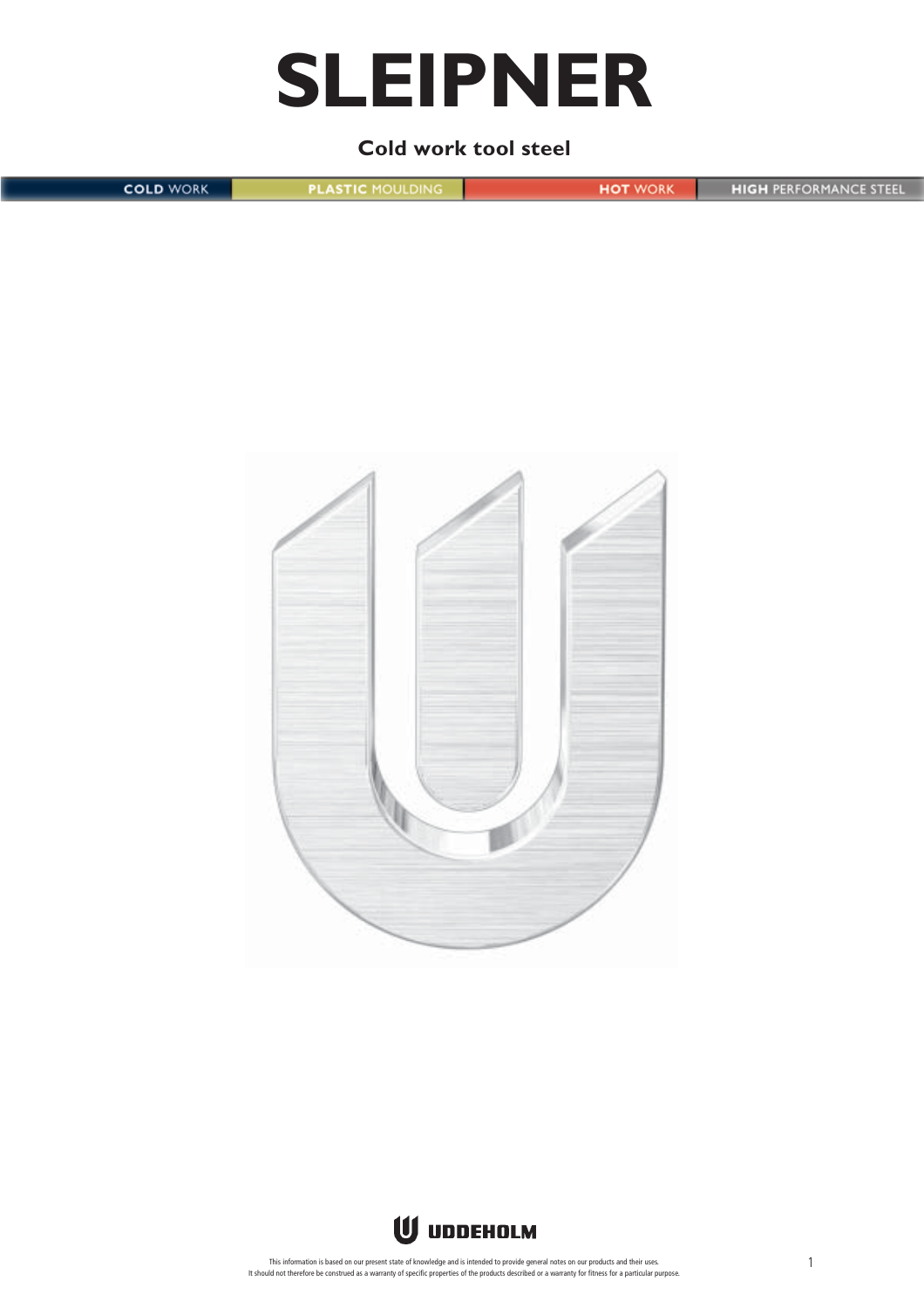# **General**

Sleipner is a chromium-molybdenum-vanadium alloyed tool steel which is characterised by:

- Good wear resistance
- Good chipping resistance
- High compressive strength
- High hardness (>60 HRC) after high temperature tempering
- Good through-hardening properties
- Good stability in hardening
- Good resistance to tempering back
- Good WEDM properties
- Good machinability and grindability
- Good surface treatment properties.

| Typical analysis % | 0,9        | Si<br>0.9 | Mn<br>0,5                       | Cr<br>7.8 | Mo<br>2,5 | 0,5 |
|--------------------|------------|-----------|---------------------------------|-----------|-----------|-----|
| Standard spec.     | None       |           |                                 |           |           |     |
| Delivery condition |            |           | Soft annealed to approx. 235 HB |           |           |     |
| Colour code        | Blue/brown |           |                                 |           |           |     |

# **Applications**

Sleipner is a general purpose steel for cold work tooling. It has a mixed-abrasive wear profile and a good resistance to chipping. Furthermore a high hardness (>60 HRC) can be obtained after high temperature tempering. This means that surface treatments such as nitriding or PVD can be made on a high strength substrate. Also, it means that complicated shapes with hardness levels >60 HRC can be wire EDM'd from blocks with relatively thick cross-sections with a much reduced risk of cracking.

Sleipner is recommended for medium run tooling applications where a resistance to mixed or abrasive wear and a good resistance to chipping are required.

Examples:

- Blanking and fine blanking
- Shearing
- Forming
- Coining
- Cold forging
- Cold extrusion
- Thread rolling
- Drawing and deep drawing
- Powder pressing

# **Properties**

# **PHYSICAL DATA**

Hardened and tempered to 62 HRC. Data at room and elevated temperatures.

| Temperature                                                                                                                                                           | $20^{\circ}$ C<br>(68°F) | $200^{\circ}$ C<br>(390°F)                    | $400^{\circ}$ C<br>(750°F)                    |
|-----------------------------------------------------------------------------------------------------------------------------------------------------------------------|--------------------------|-----------------------------------------------|-----------------------------------------------|
| Density<br>$kq/m^3$<br>lbs/in <sup>3</sup>                                                                                                                            | 7730<br>0,279            | 7680<br>0,277                                 | 7620<br>0,275                                 |
| Modulus of elasticity<br><b>MPa</b><br>ksi                                                                                                                            | 205 000<br>297 000       | 190 000<br>276 000                            | 180 000<br>261 000                            |
| Coefficient of<br>thermal expansion<br>-after low temperature<br>tempering (60 HRC)<br>per °C from 20°C<br>per °F from 68°F<br>-after high tempera-<br>ture tempering |                          | $12.7 \times 10^{-6}$<br>$7.1 \times 10^{-6}$ |                                               |
| per °C from 20°C<br>per °F from 68°F                                                                                                                                  |                          | $11,6 \times 10^{-6}$<br>$6.4 \times 10^{-6}$ | $12,4 \times 10^{-6}$<br>$6.9 \times 10^{-6}$ |
| Thermal conductivity<br>$W/m \cdot C$<br>Btu in/(ft <sup>2</sup> h $\degree$ F)                                                                                       |                          | 20<br>140                                     | 25<br>170                                     |
| Specific heat<br>J/kg C<br>Btu/lb. °F                                                                                                                                 | 460<br>0,11              |                                               |                                               |

# **COMPRESSIVE STRENGTH**

The figures should be considered as approximate.

| <b>Hardness</b><br><b>HRC</b> | MPa              | Compressive yield strength Rc0.2<br>ksi |
|-------------------------------|------------------|-----------------------------------------|
| 50<br>55                      | 1 700<br>2 0 5 0 | 250<br>300                              |
| 60                            | 2 3 5 0          | 340                                     |
| 62                            | 2 500            | 360                                     |
| 64                            | 2650             | 380                                     |

# **CHIPPING RESISTANCE**

Relative chipping resistance for Sverker 21, Sleipner and Rigor at the same hardness level.

Relative chipping resistance

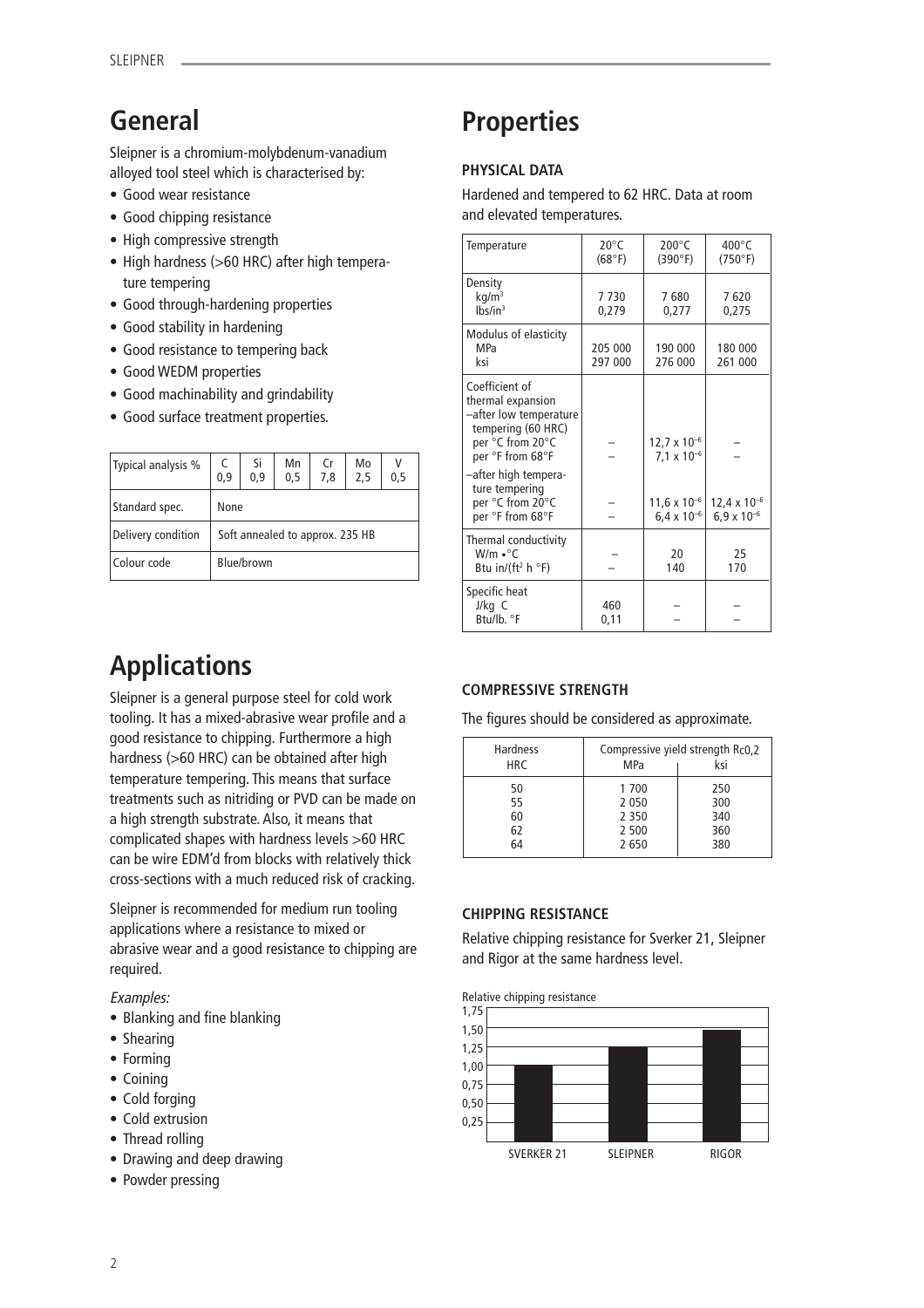### **ABRASIVE WEAR RESISTANCE**

Relative abrasive wear resistance for Sverker 21 Sleipner and Rigor at the same hardness level (low value means better wear resistance).



# **Heat treatment**

# **SOFT ANNEALING**

Protect the steel and heat through to 850°C (1560°F). Then cool in the furnace at 10°C (20°F) per hour to 650°C (1200°F), then freely in air.

# **STRESS RELIEVING**

After rough machining the tool should be heated through to 650°C (1200°F) and held for 2 h. Cool slowly to 500°C (930°F) then freely in air.

### **HARDENING**

Preheating temperature: 650–750°C (1200–1380°F) Austenitizing temperature: 950–1080°C (1740– 1980°F) but usually 1030–1050°C (1890–1920°F) Holding time: 30 min

Protect the part against decarburization and oxidation during hardening.

# **QUENCHING MEDIA**

- Forced gas/circulating atmosphere
- Vacuum (high speed gas with sufficient overpressure)
- Martempering bath or fluidized bed at 500– 550°C (930–1020°F)
- Martempering bath or fluidized bed at approx. 200–350°C (390–660°F)
- Oil (only very simple geometries)

Note: Temper the tool as soon as its temperature reaches 50–70°C (120–160°F)





# **TEMPERING**

Choose the tempering temperature according to the hardness required by reference to the tempering graph. Temper at least twice with intermediate cooling to room temperature. The lowest tempering temperature which should be used is 180°C (360°F). The minimum holding time at temperature is 2 h.

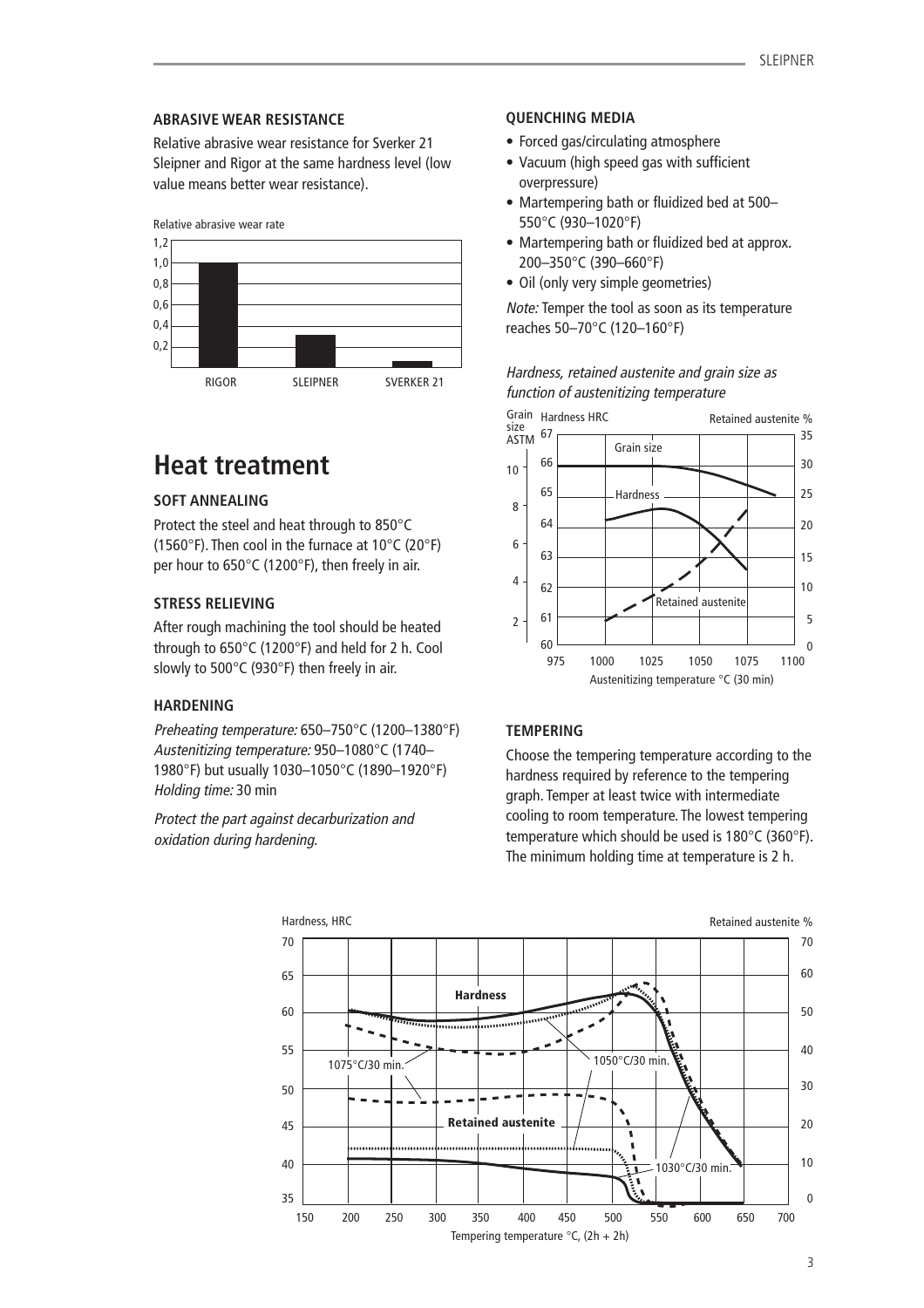# CCT-graph



Austenitizing temperature 1030°C (1890°F). Holding time 30 min.

# TTT-graph

Austenitizing temperature 1030°C (1890°F). Holding time 30 min.



| Temp.<br>$\circ$ C | Time<br>h2 | <b>Hardness</b><br>HV10 |
|--------------------|------------|-------------------------|
| 800                | 31.0       | 498                     |
| 750                | 3,1        | 266                     |
| 725                | 1.6        | 309                     |
| 700                | 3.0        | 304                     |
| 650                | 19.6       | 239                     |
| 600                | 23,3       | 724                     |
| 300                | 7,0        | 813                     |
| 250                | 16.3       | 803                     |
| 200                | 23,4       | 813                     |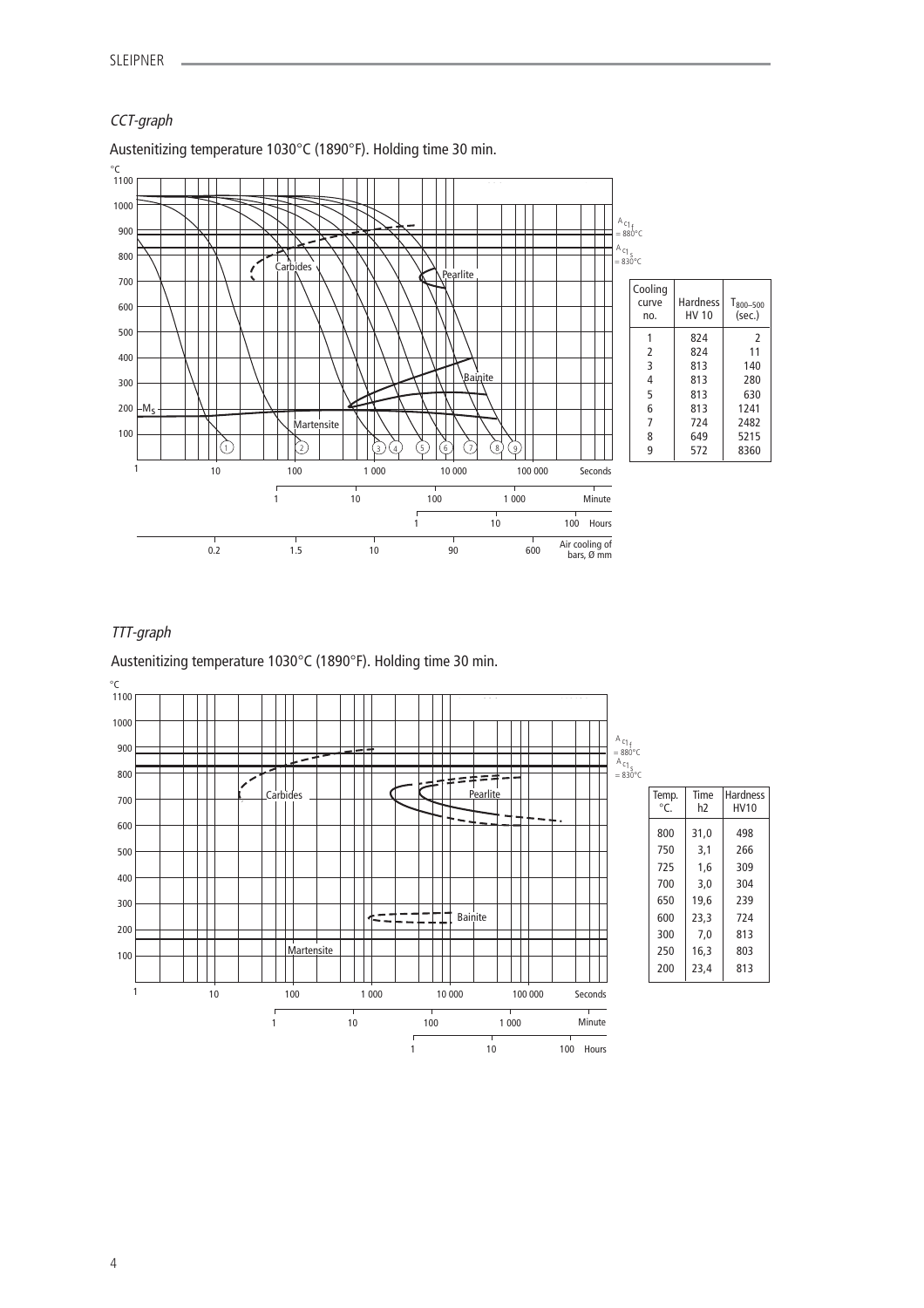# **DIMENSIONAL CHANGES**

The dimensional changes have been measured after austenitizing and tempering.

Austenitizing: 1030°C (1890°F)/30 min, cooling in vacuum furnace at 0,75°C/s (1,35°F/s) between 800°C (1470°F) and 500°C (930°F)

Tempering: 2 x 2 h at various temperatures Specimen size: 100 x 100 x 100 mm

# Dimensional changes as function of tempering temperature



### **SUB-ZERO TREATMENT**

Pieces requiring maximum dimensional stability in service should be sub-zero treated. Sub-zero treatment reduces the amount of retained austenite and changes the hardness as shown in the diagram below:

Austenitizing: 1030°C (1890°F)/30 min Tempering: 2 x 2 h at various temperatures

Hardness and retained austenite as function of tempering temperature and sub-zero treatment





# **Surface treatments**

Some cold work tool steels are given a surface treatment in order to reduce friction and increase wear resistance. The most commonly used treatments are nitriding and surface coating with wear resistant layers produced via PVD or CVD.

The high hardness and good resistance to chipping together with a good dimensional stability make Sleipner suitable as a substrate steel for various surface coatings.

### **NITRIDING AND NITROCARBURIZING**

Nitriding and nitrocarburizing result in a hard surface layer which is very resistant to wear and galling. The surface hardness after nitriding is approximately 1100 HV $_{0,2kq}$ . The thickness of the layer should be chosen to suit the application in question.

# **PVD**

Physical vapour deposition, PVD, is a method of applying a wear-resistant coating at temperatures between 200–500°C (390–930°F).

# **CVD**

Chemical vapour deposition, CVD, is used for applying wear-resistant surface coatings at a temperature of around 1000°C (1830°F). It is recommended that the tools are separately hardened and tempered in a vacuum furnace after surface treatment.

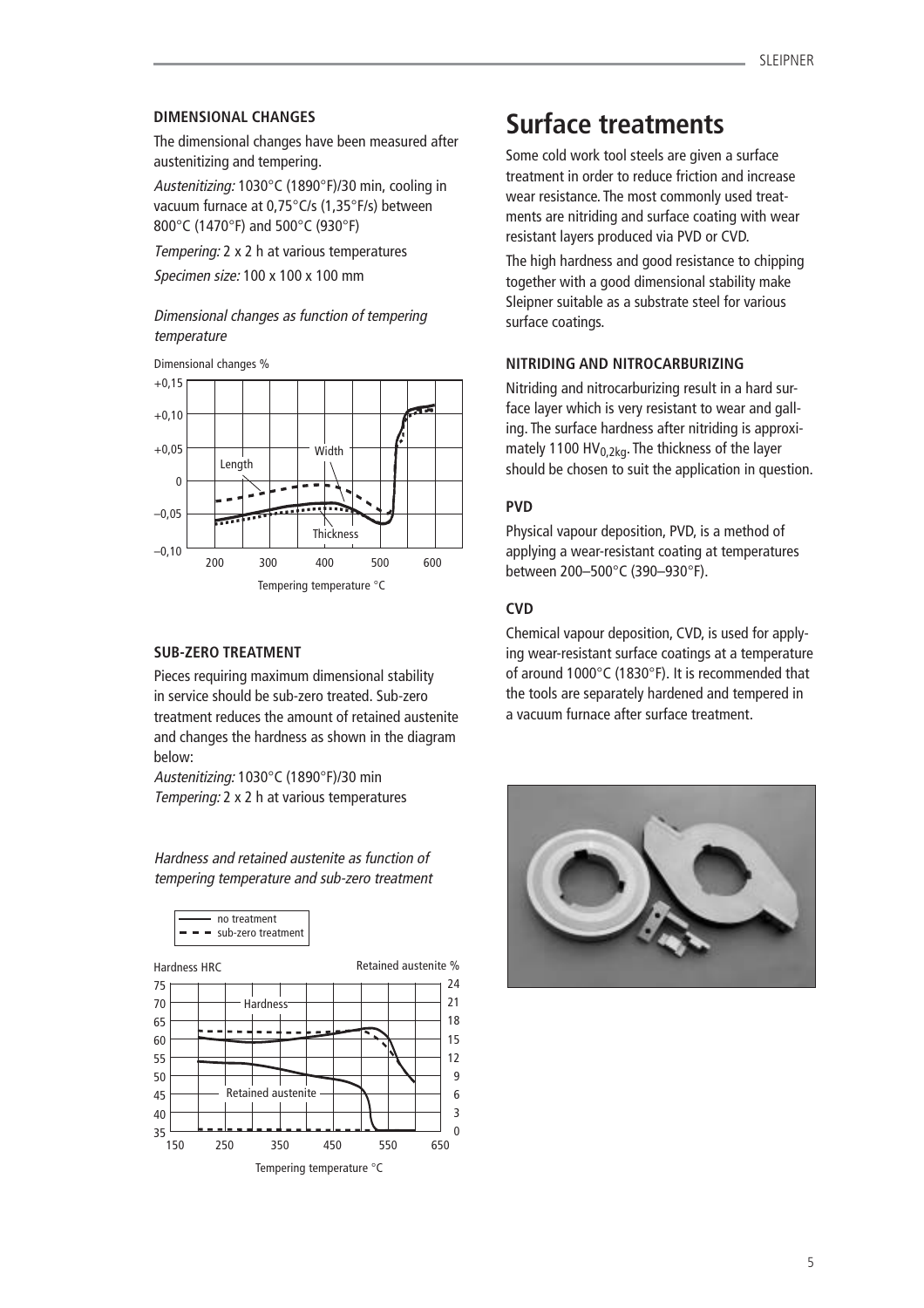# **Machining recommendations**

The cutting data below are to be considered as guide values which must be adapted to existing local conditions.

More information can be found in the Uddeholm publication "Cutting data recommendation".

# **Condition: Soft annealed to approx. 235 HB.**

# **TURNING**

|                                           | Turning with<br>carbide                  |                                         | Turning<br>with high<br>speed steel |
|-------------------------------------------|------------------------------------------|-----------------------------------------|-------------------------------------|
| Cutting data<br>parameters                | Rough<br>turning                         | Fine<br>turning                         | Fine<br>turning                     |
| Cutting speed $(v_c)$<br>m/min.<br>f.p.m. | 100-150<br>328-492                       | 150-200<br>492-656                      | $17 - 22$<br>$56 - 72$              |
| Feed, (f)<br>mm/rev<br>i.p.r.             | $0,2-0,4$<br>$0,008 - 0,016$             | $0,05 - 0,2$<br>$0,002 - 0,008$         | $0,05 - 0,3$<br>$0,002 - 0,01$      |
| Depth of cut, $(a_n)$<br>mm<br>inch       | $2 - 4$<br>$0,08 - 0,16$                 | $0,5-2$<br>$0,02 - 0,08$                | $0,5-3$<br>$0,02 - 0,12$            |
| Carbide<br>designation<br>ISO<br>US       | K20, P20<br>$C2-C6$<br>Coated<br>carbide | K10, P15<br>C3, C7<br>Coated<br>carbide |                                     |

# **DRILLING**

# **High speed steel twist drill**

|           | Drill diameter |       | Cutting<br>speed $(v_c)$                  |               | Feed (f)        |
|-----------|----------------|-------|-------------------------------------------|---------------|-----------------|
| mm        | inch           | m/min | f.p.m.                                    | mm/rev        | i.p.r.          |
| $-5$      | $-3/16$        |       | $13 - 18*$ 43-59*                         | $0,05 - 0,10$ | $0,002 - 0,004$ |
| $5 - 10$  | $3/16 - 3/8$   |       | $13 - 18$ <sup>*</sup> 43-59 <sup>*</sup> | $0,10 - 0,20$ | $0.004 - 0.008$ |
| $10 - 15$ | $3/8 - 5/8$    |       | $13 - 18$ <sup>*</sup> 43-59 <sup>*</sup> | $0,20 - 0,25$ | $0,008 - 0,010$ |
| $15 - 20$ | $5/8 - 3/4$    |       | $13 - 18$ <sup>*</sup> 43-59 <sup>*</sup> | $0,25 - 0,30$ | $0.010 - 0.012$ |

<sup>1)</sup> For coated HSS drill  $v_c$  25–35 m/min. (82–115 f.p.m./min.)

# **Carbide drill**

|                                             |                                          | Type of drill                         |                                        |
|---------------------------------------------|------------------------------------------|---------------------------------------|----------------------------------------|
| Cutting data<br>parameters                  | Indexable<br>insert                      | Solide<br>carbide                     | Brazed<br>carbide <sup>1)</sup>        |
| Cutting<br>speed $(v_c)$<br>m/min<br>f.p.m. | 140-160<br>460-525                       | $80 - 100$<br>$262 - 328$             | $45 - 55$<br>148-180                   |
| Feed (f)<br>mm/r<br>i.p.r                   | $0,05 - 0,15^{2}$<br>$0.002 - 0.006^{2}$ | $0,10-0,25^{2}$<br>$0.004 - 0.01^{2}$ | $0,15-0,25^{2}$<br>$0.006 - 0.01^{20}$ |

 $1)$  Drill with internal cooling channels and brazed tip.

2) Depending on drill diameter.

# **MILLING**

# **Face and square shoulder milling**

|                                          | Milling with carbide                                          |                                      |
|------------------------------------------|---------------------------------------------------------------|--------------------------------------|
| Cutting data<br>parameters               | Rough<br>milling                                              | Fine<br>milling                      |
| Cutting speed $(v_c)$<br>m/min<br>f.p.m. | $110 - 180$<br>360-590                                        | 180-220<br>590-722                   |
| Feed $(fz)$<br>mm/tooth<br>inch/tooth    | $0,2-0,4$<br>$0,008 - 0,016$                                  | $0,1-0,2$<br>$0.004 - 0.008$         |
| Depth of cut $(a_n)$<br>mm<br>inch       | $2 - 5$<br>$0.08 - 0.2$                                       | $-2$<br>$-0.08$                      |
| Carbide designation<br>ISO<br>US         | K20, P20<br>C <sub>2</sub> , C <sub>6</sub><br>Coated carbide | P10-P20<br>$C3-C7$<br>Coated carbide |

# **End milling**

|                                             | Type of milling                       |                                       |                                          |
|---------------------------------------------|---------------------------------------|---------------------------------------|------------------------------------------|
| Cutting data<br>parameters                  | Solide<br>carbide                     | Carbide<br>indexable<br>insert        | High speed<br>steel                      |
| Cutting<br>speed $(v_c)$<br>m/min<br>f.p.m. | $80 - 120$<br>$262 - 394$             | $100 - 140$<br>328-460                | $13 - 18^{1}$<br>$43 - 591$              |
| Feed $(fz)$<br>mm/tooth<br>inch/tooth       | $0,03 - 0,202$<br>$0.001 - 0.008^{2}$ | $0,08 - 0,202$<br>$0.003 - 0.008^{2}$ | $0,05 - 0,35^{2}$<br>$0.002 - 0.014^{2}$ |
| Carbide<br>designation<br>ISO<br>US         |                                       | P15-P40<br>$C6-C5$                    |                                          |

<sup>1)</sup>For coated HSS end mill  $v_c$  30–35 m/min. (98–115 f.p.m./min.) 2)Depending on radial depth of cut and cutter diameter.

# **GRINDING**

A general grinding wheel recommendation is given below. More information can be found in the Uddeholm publication "Grinding of tool steel".

# **Wheel grinding**

| Type of grinding                | Soft annealed<br>condition | Hardened<br>condition |
|---------------------------------|----------------------------|-----------------------|
| Face grinding<br>straight wheel | A 46 HV                    | A 46 HV               |
| Face grinding segments          | A 24 GV                    | A 36 GV               |
| Cylindrical grinding            | A 46 LV                    | A 60 KV               |
| Internal grinding               | A 46 JV                    | A 60 JV               |
| Profile grinding                | A 100 KV                   | A 120 JV              |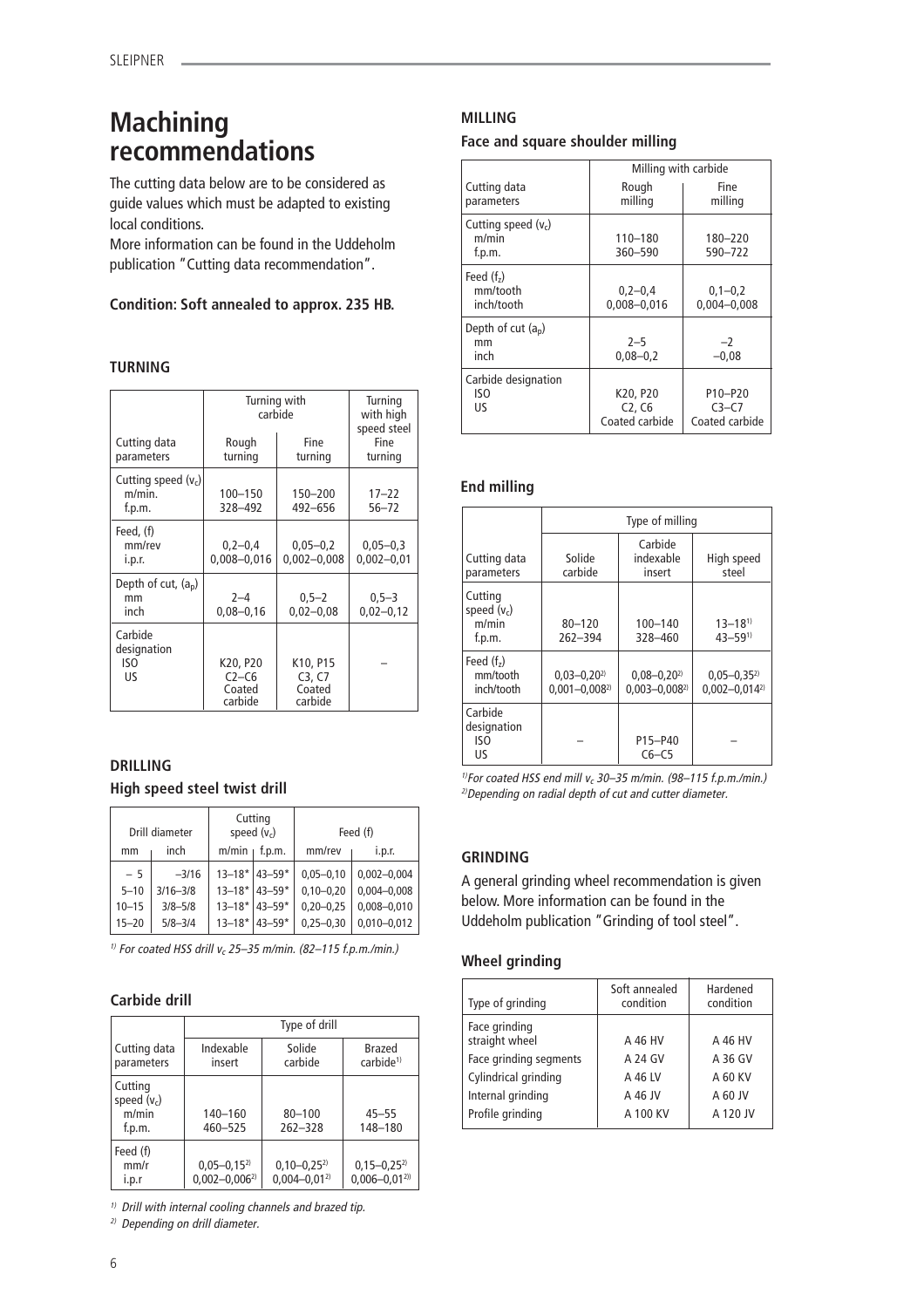# **Welding**

Good results when welding tool steel can be achieved if proper precautions are taken during the welding operation.

- The joints should be prepared properly.
- Repair welds should be made at elevated temperature. Make the two first layers with the same electrode diameter and/or current.
- Always keep the arc length as short as possible. The electrode should be angled at 90° to the joint sides to minimize undercut. In addition, the electrode should be held at an angle of 75–80° to the direction of forward travel.
- For large repairs, weld the initial layers with a soft filler material (buffering layer)

# **FILLER MATERIAL**

## **TIG Welding consumables**

| <b>Filler Material</b> | Hardness after welding        |
|------------------------|-------------------------------|
| Type AWS ER312         | 300 HB (for buffering layers) |
| UTP A67S               | 55-58 HRC                     |
| <b>UTP A696</b>        | 60-64 HRC                     |
| CastoTig 5*            | 60-64 HRC                     |

\* Should not be used for more then 4 layers because of the increased risk of cracking

### **MMA (SMAW) Welding consumables**

| <b>Filler Material</b> | Hardness after welding        |
|------------------------|-------------------------------|
| Type AWS E312          | 300 HB (for buffering layers) |
| <b>CASTOLIN 2</b>      | 54-60 HRC                     |
| <b>UTP 67S</b>         | 55-58 HRC                     |
| <b>UTP 69</b>          | 60-64 HRC                     |
| <b>CASTOLIN 6</b>      | 60-64 HRC                     |

### **PREHEATING TEMPERATURE**

The temperature of the tool during the entire welding process should be maintained at an even level.

|                 | Soft annealed   | Hardened        |
|-----------------|-----------------|-----------------|
| Hardness        | 230 HB          | 60-62 HRC       |
| Preheating      | $250^{\circ}$ C | $250^{\circ}$ C |
| temperature     | (480°F)         | (480°F)         |
| Max. interpass- | $400^{\circ}$ C | $400^{\circ}$ C |
| temperature     | (750°F)         | (750°F)         |

# **HEAT TREATMENT AFTER WELDING**

|                   | Soft annealed                                                     | Hardened                                                              |  |  |  |
|-------------------|-------------------------------------------------------------------|-----------------------------------------------------------------------|--|--|--|
| <b>Hardness</b>   | 230 HB                                                            | 60-62 HRC                                                             |  |  |  |
| Cooling rate      | 20-40°C/h (40-80°F/h) for the first<br>2 hours then freely in air |                                                                       |  |  |  |
| Heat<br>treatment | Soft anneal<br>Harden<br>Temper                                   | Temper 10-20°C (20-40°F)<br>below the latest<br>tempering temperature |  |  |  |

More information on welding of tool steel can be found in the Uddeholm publication "Welding of Tool Steel".

# **Flame hardening**

Use oxy-acetylene equipment with a capacity of 800–1250 l/h. Oxygen pressure 2,5 bar, acetylene pressure 1,5 bar. Adjust to give neutral flame. Temperature: 980–1020°C (1795–1870°F). Cool freely in air.

The hardness at sthe surface will be 58–62 HRC and 41 HRC (400 HB) at a depth of 3–3,5 mm  $(0,12-0,14")$ .

# **Electrical-discharge machining–EDM**

If EDM is performed in the hardened and tempered condition, finish with a fine-sparking, i.e. low current, high frequency.

For optimal performance the EDM'd surface should be ground/polished and the tool re-tempered at approx. 25°C (80°F) lower than the original tempering temperature.

When EDM' ing larger sizes or complicated shapes Sleipner should be tempered at high temperature, above 500°C (930°F).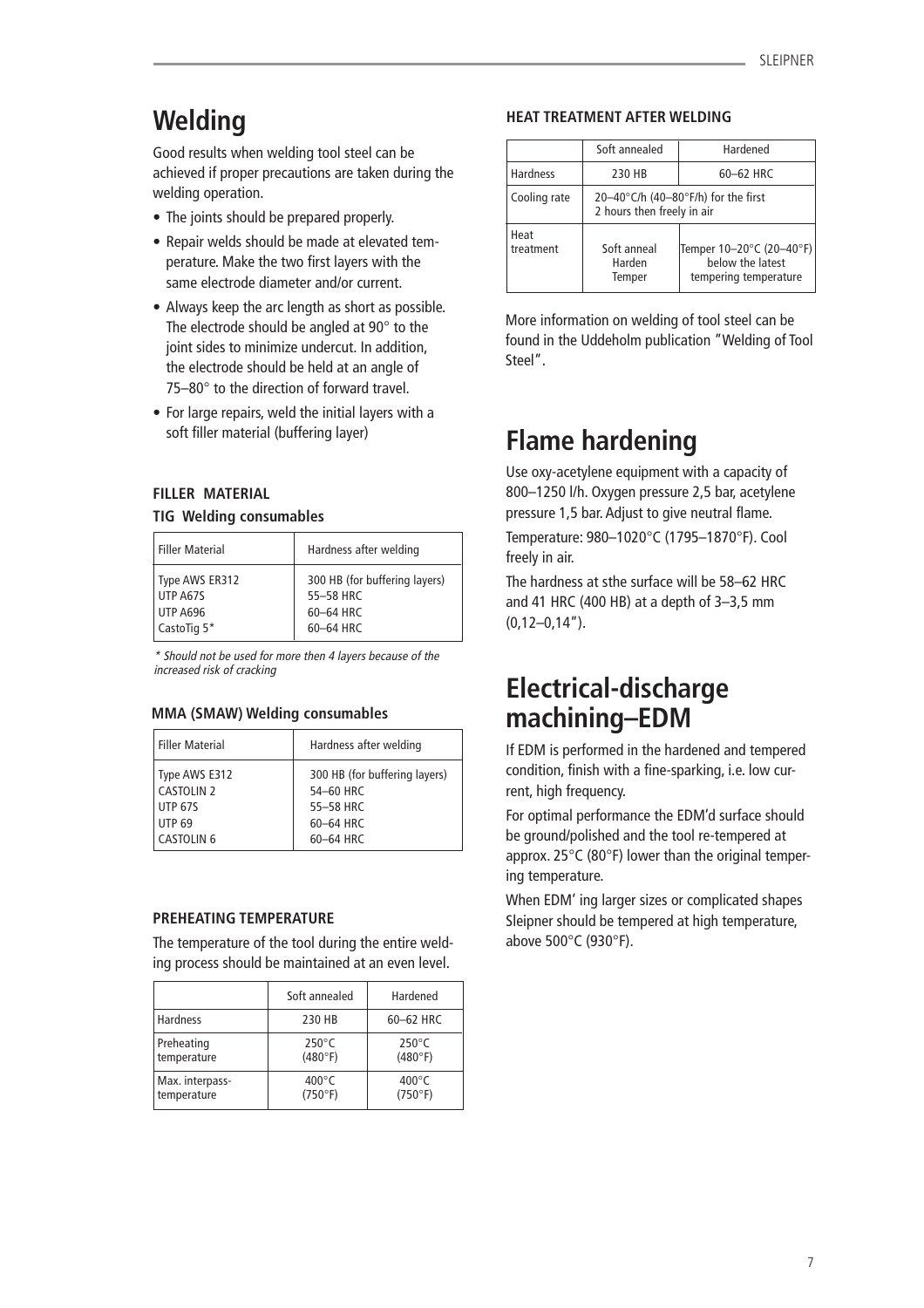# **Relative comparison of Uddeholm cold work tool steel**

# **MATERIAL PROPERTIES AND RESISTANCE TO FAILURE MECHANISMS**

|                          | Hardness/<br>Resistance   |                    |                   |                               | Resistance to    |                        | Fatique cracking resistance<br>Toughness/<br>Ductility/ |                   |
|--------------------------|---------------------------|--------------------|-------------------|-------------------------------|------------------|------------------------|---------------------------------------------------------|-------------------|
| <b>Uddeholm</b><br>grade | to plastic<br>deformation | Machin-<br>ability | Grind-<br>ability | <b>Dimension</b><br>stability | Abrasive<br>wear | Adhesive<br>wear       | resistance to<br>chipping                               | gross<br>cracking |
| ARNE                     |                           |                    |                   |                               |                  |                        |                                                         |                   |
| CALMAX                   |                           |                    |                   |                               |                  | <b>Service Service</b> |                                                         |                   |
| <b>CALDIE</b>            |                           |                    |                   |                               |                  |                        |                                                         |                   |
| <b>RIGOR</b>             |                           |                    |                   |                               |                  |                        |                                                         |                   |
| <b>SLEIPNER</b>          |                           |                    |                   |                               |                  |                        |                                                         |                   |
| <b>SVERKER 21</b>        |                           |                    |                   |                               |                  |                        |                                                         |                   |
| <b>SVERKER 3</b>         |                           |                    |                   |                               |                  |                        |                                                         |                   |
| <b>VANADIS 4 Extral</b>  |                           |                    |                   |                               |                  |                        |                                                         |                   |
| <b>VANADIS 6</b>         |                           |                    |                   |                               |                  |                        |                                                         |                   |
| VANADIS 10               |                           |                    |                   |                               |                  |                        |                                                         |                   |
| <b>VANADIS 23</b>        |                           |                    |                   |                               |                  |                        |                                                         |                   |

# **Further information**

Please contact your local Uddeholm office for further information on the selection, heat treatment, application and availability of Uddeholm tool steel.